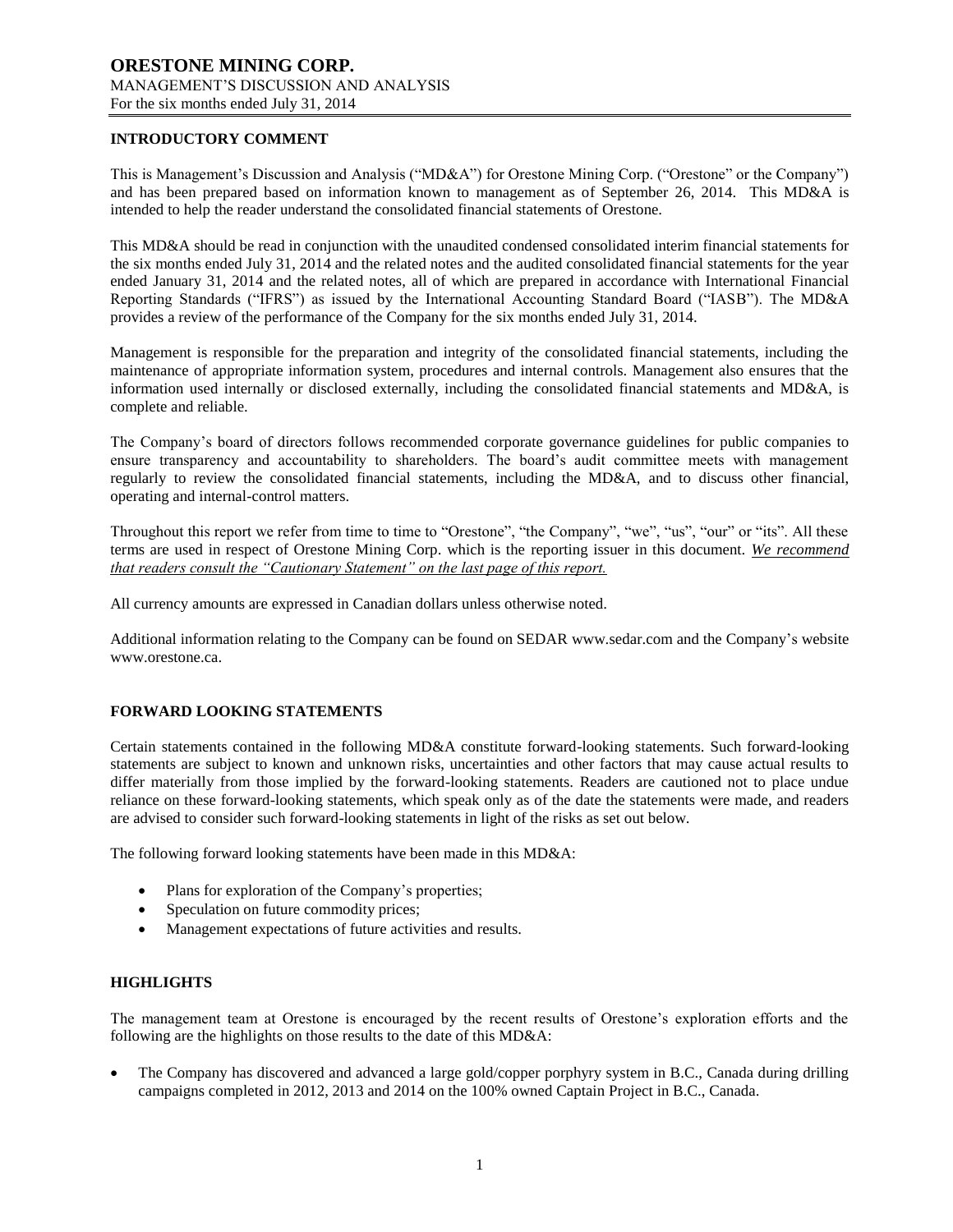The Company has 75 line kilometers of geophysics and 58 drill sites approved on the Captain Project by the BC Ministry of Energy and Mines.

### **OUTLOOK**

The Company has planned exploration programs and continues to have field and data reviews of all its properties to assist the Company's determination of the best course of action for each of them.

### **DESCRIPTION OF BUSINESS AND OVERALL PERFORMANCE**

Orestone Mining Corp. is a mineral exploration company incorporated on April 30, 2007 and subsequently listed on the TSX Venture Exchange under the trading symbol "ORS" on March 11, 2008. To date the Company has focused on gold and copper/gold projects in the Quesnel Terrane of British Columbia and in Sonora State, Mexico.

The Company actively evaluates potential joint ventures, mergers, and acquisitions in search of opportunities to acquire significant new mineral properties.

During the six months ended July 31, 2014, the Company continued to carefully manage its cash and corporate overhead.

### **RESULTS OF OPERATIONS - MINERAL PROPERTIES**

To best understand Orestone's financial results, it is important to gain an appreciation for the significant events, transactions and activities which occurred on its mineral properties during and subsequent to the reporting period. These are summarized below.

#### **Estrella de Oro Property**

On January 16, 2014, the Company signed a five year option agreement with Kootenay Silver Inc. to earn a 60% interest in the 700 hectare Estrella de Oro gold exploration property located in Sonora State, Mexico approximately 200 kilometers southeast of the city of Hermosillo.

Mapping and sampling by Kootenay Silver has outlined an intrusive hosted gold vein stockwork system in numerous prospect pits over an area measuring 500 meters by 1000 meters. A total of 391 selected grab quartz vein samples were taken from these pits with 277 samples grading greater than 500 ppb gold and 160 samples greater than 1000 ppb gold with values up to 260 grams per tonne gold. Exposed bedrock in pits on the southern portion of the zone indicate a flat-lying sheeted stockwork vein system.

On March of 2014, the Company completed an initial soil geochemistry program consisting of a grid covering an area of 500 metres by 700 metres. Results show a gold anomaly approximately 600 long by 100 to 150 metres wide that corresponds with previous positive surface sample results.

In August of 2014, the Company executed a trenching program consisting of 11 trenches of varying lengths totalling approximately 350 metres and assays are pending. The objective of the program is to test various targets developed through previous soil geochemistry, geological mapping and surface sample work.

#### **Captain Property**

The Captain Property and surrounding lands contain many airborne magnetic-high anomalies on ground previously worked by Placer Dome, Noranda and several junior resource companies during 1989 to 1996. Numerous airborne magnetic-high targets in the Quesnel Terrane are known to be related to underlying intrusions important for their relationship with copper-gold porphyry deposits such as Thompson Creek Metals' Mt. Milligan deposit immediately north of the Captain Property. Induced polarization ("IP") surveys over the airborne magnetic highs are a key method of identifying drill targets on the largely overburden covered Captain Property. Between 2008 and 2010, the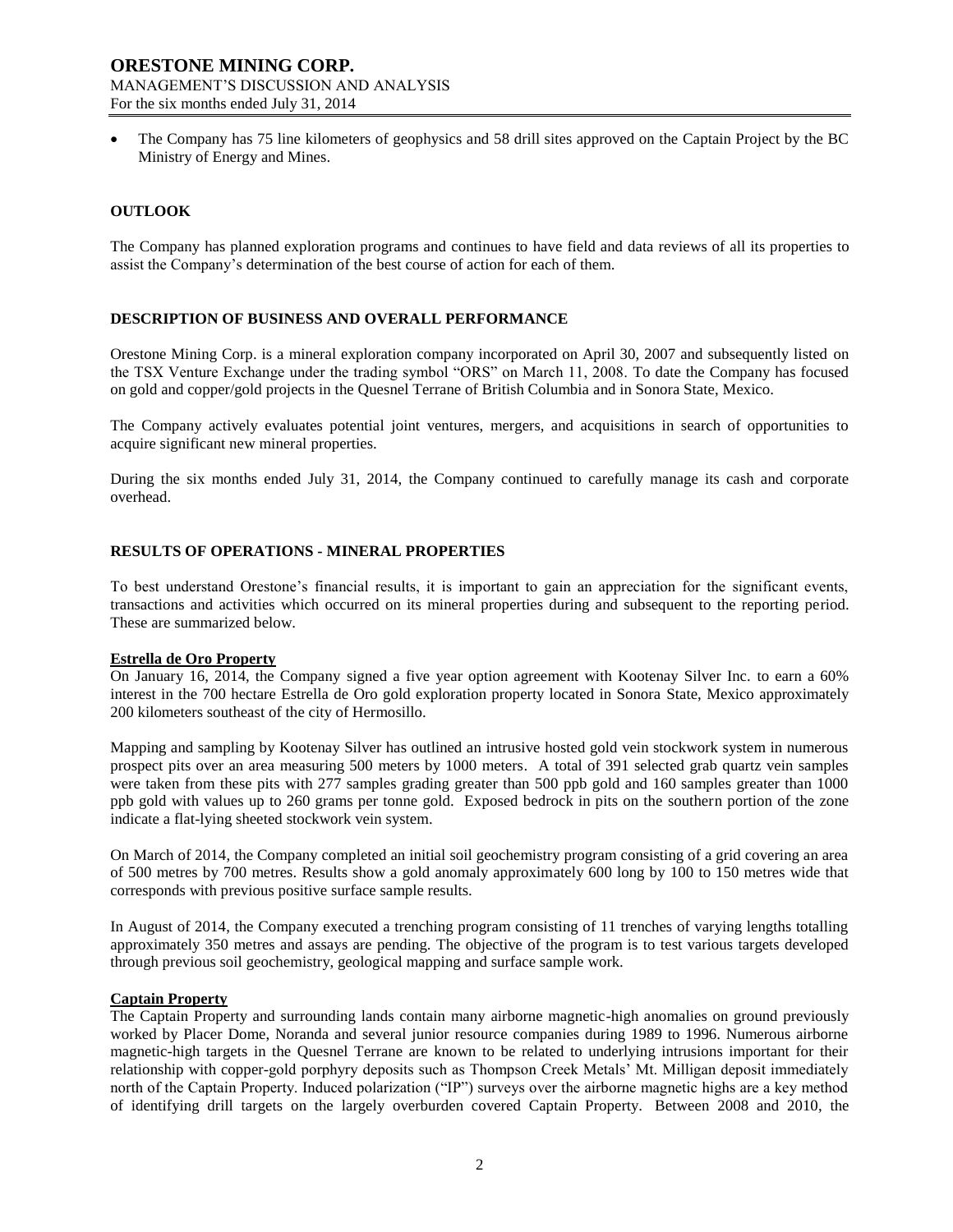Company undertook geochemical sampling, induced polarization and ground magnetic surveys, and limited percussion and diamond drilling. Detailed results are filed on Sedar.

In August, 2011, Orestone completed an IP/Resistivity and ground magnetics survey that consisted of a total of 30 kilometers of survey in six lines spaced 400 meters apart and was designed to expand upon previous geophysical surveys along logging roads. The objective of the survey was to better define the potential for copper-gold sulphide mineralization in the area surrounding diamond drill hole 09-05 which encountered potassic-altered volcanic and intrusive rocks. This vertical drill hole reached a depth of 137 meters with the last 3.1 meters encountering mineralized breccia grading 0.21 per cent copper and 0.35 grams per tonne (g/t) gold.

The results of the survey completed by Peter E. Walcott & Associates show three separate IP chargeability anomalies that flank magnetic high anomalies. The IP anomalies have widths of 1,000 meters or more that remain open, thus have yet to be fully outlined. The principal IP chargeability anomaly in the central portion of the survey area currently measures 1,000 meters by more than 4,000 meters and corresponds with a resistivity high. This coincident chargeability and resistivity high area is located on the western flank of a magnetic high interpreted to be a magnetitebearing intrusive measuring 1,000 to 2,000 meters wide and in excess of five kilometers in strike length. This geophysical signature covering the central IP/resistivity high target on the Captain project is similar in nature to the geophysical signature of the MBX copper-gold deposit at Mt. Milligan. The geophysical report by Peter E. Walcott & Associates also recommends additional work to define anomalies that are located to the east and west of the current grid area.

In December of 2011, the Company initiated a diamond drilling program that was completed in January 2012. The drill program consisted of 4 holes totaling 1,275 meters with the objectives to test the previously described anomalies. Overburden depth from all the drill holes was relatively uniform, averaging 45 meters, which is consistent with overburden depth from the previous drill hole 09-05 The best results from the drilling are found in drill hole C11-01 that consisted of 0.23 g/t gold and 0.03% copper over 87 meters that included 0.298 g/t gold and 0.09% copper over 43 meters.

The drill program was successful in confirming the presence of copper and gold mineralization within a sequence of altered rocks consistent with that found in economic copper-gold porphyry systems. To confirm the presence of favorable alteration, a suite of samples from three holes were sent out for petrographic analysis. The results of this study support the Company`s interpretation that the alteration pattern from the drilling is indicating potential for economic mineralization and that more drilling is warranted.

In the fourth quarter of 2012, the Company completed 912.8 metres of diamond drilling in three holes in the East Mag or Admiral Target Area.

Vertical Hole C12-05 located 100 meters west of C11-01 was drilled to depth of 550.17 metres. The hole intersected bedrock at 63.7m; from 63.7m-150m sericite-carbonate altered volcanic rocks with 1-5% pyrite and minor chalcopyrite (copper mineral) were intersected; from 150m-550m moderate to strong potassic feldspar-actinolitebiotite and sericite-carbonate altered volcanics and monzonite porphyry dykes with finely disseminated magnetitepyrite-chalcopyrite and blebby chalcopyrite and finely disseminated chalcopyrite in potassic feldspar altered veins and flooded zones. Magnetite is disseminated throughout and is associated with zones of pervasive, felted secondary actinolite-biotite. The above described four hundred meter mineralized intercept of finely disseminated and locally coarse blebby chalcopyrite increases in intensity down hole and remains open at depth.

Hole C12-05 returned two significant intervals of strong gold mineralization; the upper zone grading 0.65 g/t gold and 0.06% copper (on an uncut basis) over 118.8 meters and the lower zone grading 0.41 g/t gold and 0.07% copper (on an uncut basis) over 164.6 meters. The mineralization in hole C12-05 remains open to depth and analytical results are tabled below.

| <b>Hole C12-05</b> | From/To<br>(meters) | Length<br>(meters) | Copper<br>(percent) | Gold                |
|--------------------|---------------------|--------------------|---------------------|---------------------|
| Upper zone         | 88.1-206.9          | .18.8              | 0.06                | grams/tonne<br>0.65 |
| Incl.              | 152.1-161.2         | 9.1                | 0.27                | 6.46                |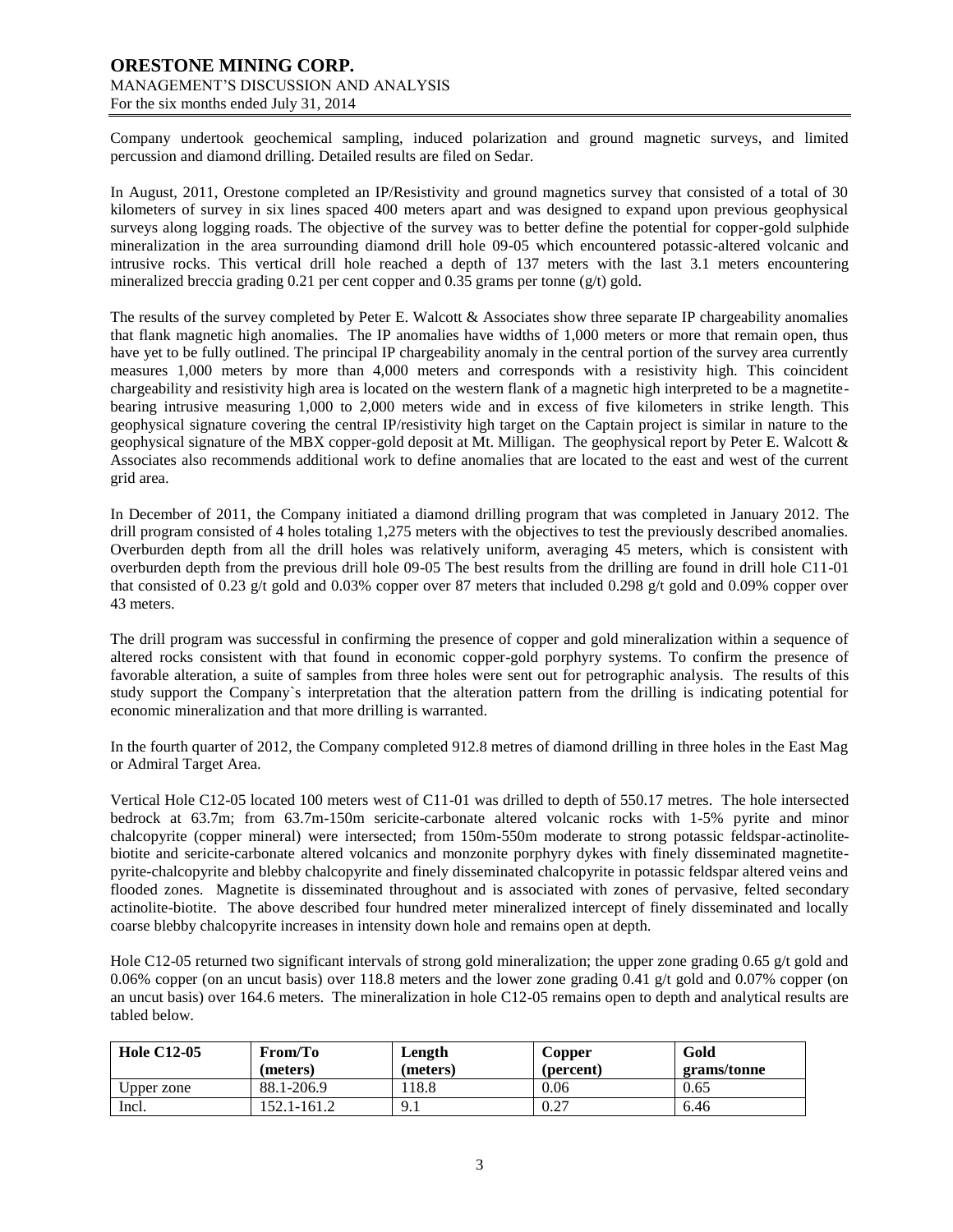# **ORESTONE MINING CORP.**

# MANAGEMENT'S DISCUSSION AND ANALYSIS

For the six months ended July 31, 2014

| Lower zone     | 377.6-542.2 | 164.6 | 0.07 | 0.41 |
|----------------|-------------|-------|------|------|
| Incl.          | 499.5-505.6 | 6.1   | 0.51 | 4.45 |
| Upper zone $*$ | 88.1-206.9  | 118.8 | 0.06 | 0.30 |
| Lower zone*    | 377.6-542.2 | 164.6 | 0.07 | 0.32 |

\*High Gold Values Cut to 1.6 g/t

In January of 2013, the Company conducted a detailed 130 kilometer ground magnetic survey that was completed in February 2013. The magnetic survey was designed to define the magnetic anomaly within the area of the recent drill discovery of significant gold/copper mineralization.

This magnetic survey was successful in in identifying new magnetic anomalies. Drilling conducted in late 2012 intercepted disseminated gold-copper mineralization associated with magnetic monzonite dyke swarms and strong potassic alteration conforming to the classic alkalic porphyry model. The data generated from the magnetic survey has defined the size and shape of the magnetic targets which are also related to moderate IP chargeability highs in excess of 10mV/V (millivolts/volts). Combined, this data has defined compelling drill targets which will allow future drilling efforts to focus on the magnetite/gold association.

The survey on the West Mag target area outlined three large magnetic highs over a northwesterly trending area measuring 2500m x 5000m, the largest and most significant, T9 measures 1000m x 4000m with a northwesterly strike length. These large targets lay four kilometeres to the west of the Admiral target. It is believed they represent magnetite-potassic alteration and magnetic monzonite intrusives.

In July 2013, the Company completed a drilling campaign that consisted of three diamond drill holes totaling 642 meters. Holes C13-01 and C13-02 were drilled 400 metres respectively NW and SE of significant potassic alteration and copper gold mineralization intersected in previous holes C12-05 and C11-01. Hole C13-03 was drilled in the center of the Admiral target, a large magnetic high measuring 1000 metres by 1500 metres located 800 metres north of holes C12-05 and C11-01.

Hole C13-03 intersected an unaltered and un-mineralized post mineral alkalic gabbro dyke from the bedrock contact at 78.9m to 280.0m. At a depth of 204.9m to 207.9m a xenolith fragment of highly potassic-sericite altered monzonite porphyry was intersected which assays 0.226% copper and 1.90 g/t gold over three metres. The post mineral dyke is situated in the centre of the magnetic high and it is interpreted to measure  $50 - 100$  metres in thickness and 1000 meters in strike length and the xenolith fragment or rafted block is thought to have been transported from immediate adjacent rocks.

Hole 13-02 was drilled at an Azimuth of -70 NE across a strong magnetic anomaly and intersected two sections of potassic-sericite altered volcanic and monzonite dykes separated by a section of post mineral andesite dykes. The first mineralized and altered dyke was intersected from 32.4m to 66.4m for an interval of 34m with an average grade of 0.073% copper and 0.20 g/t gold while the second altered and mineralized dyke was intersected from 121.3m to 170.1m for an interval of 48.8m with an average grade of 0.055% copper and 0.35 g/t gold.

Hole C13-01 intersected intensely quartz-sericite-pyrite altered volcanics on the south margin of the Admiral target averaging 183 ppm Cu and 52 ppb Au.

The Company now has all permits in place to facilitate 75 line kilometers of geophysics with 58 sites approved for drilling.

In February 2014, the Company reported to the Government of British Columbia an assessment report for the Captain property documenting an additional \$659,121. The assessment report documents expenditures for the diamond drilling campaign and ground geophysics completed in 2013.

# **Todd Property**

The Company holds a 51% interest in the Todd Creek property which is comprised of approximately 12,222 hectares of mineral claims.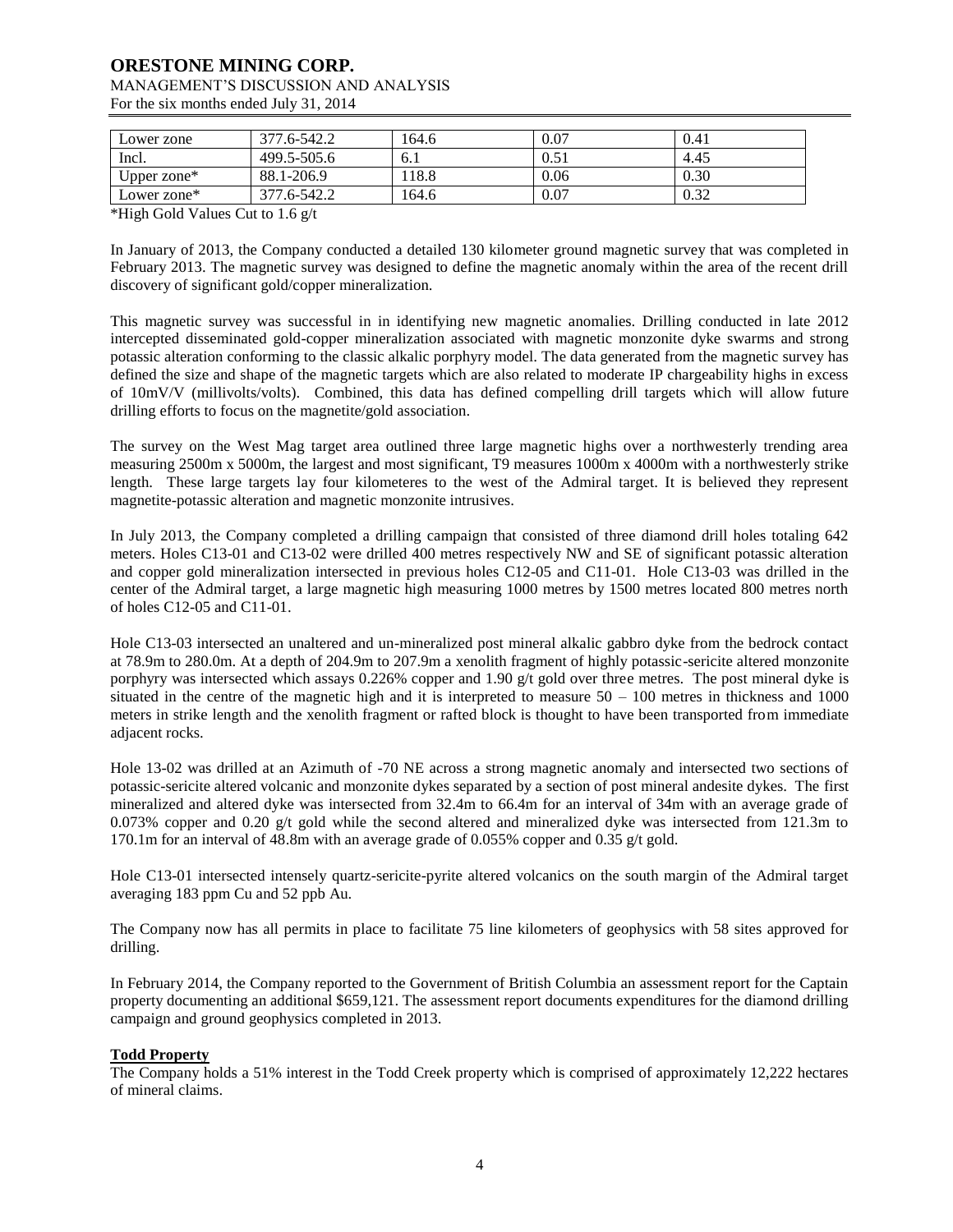The Todd Creek property is located in northwest British Columbia, approximately 35 kilometers northeast of the town of Stewart. The property is within the Jurassic Hazelton, similar to the geological environment that hosts several large and significant mineral deposits. These deposits include the Granduc Mine (historic producer), Eskay Creek Mine (historic producer) and Kerr-Sulphurets-Mitchell deposit. The Company believes that the Todd property has the potential to host significant mineral deposits of a type consistent with the other known deposits in the district.

On April 30, 2010, Orestone signed the Todd Creek Joint Venture Agreement with Goldeye Explorations Limited and Polar Star Mining Corporation and became the Manager of the Joint Venture, in which the Company holds a 51% interest, acquired through the purchase of Intuitive Exploration Inc. ("Intuitive"). The Company completed the acquisition with Intuitive on June 3, 2010 by way of a share exchange. As of June 3, 2010 Intuitive was the Company's wholly-owned subsidiary and the Company is the parent of Intuitive. The principle asset of Intuitive is the 51% ownership in the Todd Creek Venture. Under the Todd Creek option agreement, the Company earned its 51% interest in the Todd Property by making payments on the property aggregating \$180,000, issuing 170,000 shares and by incurring expenses related to the Todd Creek Property aggregating \$2,500,000. Geofine has a net smelter return royalty in the amount of 2.5%. The Todd Creek Joint Venture pays a \$25,000 advance on the above royalty to Geofine every November.

Dr. Mark Fedikow of Mount Morgan Resources Ltd. completed a NI 43-101 technical report on the Todd Property and the Todd Creek Report has been filed on SEDAR at [www.sedar.com.](http://www.sedar.com/) The author of the Todd Creek Report, Dr. Fedikow, is an independent Qualified Person under NI 43-101.

# **LaForce Property**

The 100% owned LaForce Project consists of 47 square kilometers located just east of Aurico Gold's Kemess coppergold mine in northern British Columbia.

In September 2011 the Company completed surface exploration that consisted of channel sampling across the area where previous outcrop sampling had returned a gold value of 17.7  $g/t$  over 5.0 meters, and channel sampling along the 900 meter strike length of the interpreted structural zone that hosts gold mineralization. This sampling did show results anomalous in gold but did not confirm the grades that resulted from previous sampling.

The program was cut short due to bad weather that limited accessibility.

On February 1, 2012 a number of claims that were part of the La Force property were allowed to expire. On February 1, 2013 all remaining claims expired.

# **QUALIFIED PERSON**

The technical information reported in this MD&A has been reviewed and approved by Mr. Ross Zawada P. Geo., the Company's Exploration Manager. Mr. Zawada is a Professional Geoscientist and member of the Professional Engineers and Geoscientist Association of British Columbia (APGEBC) and a qualified person as defined by NI 43- 101.

#### **IMPAIRMENT OF LONG-LIVED ASSETS**

The Company completed an impairment analysis as at July 31, 2014, which considered the indicators of impairment in accordance with IFRS 6, "Exploration for and Evaluation of Mineral Resources," and IAS 36, "Impairment of Assets". Management concluded that no impairment charge was required because:

- there have been no significant changes in the legal factors or climate that affects the value of the properties;
- all property rights remain in good standing;
- there have been no significant changes in the projections for the properties;
- exploration results continue to be positive;
- the Company intends to continue its exploration and development plans on its properties.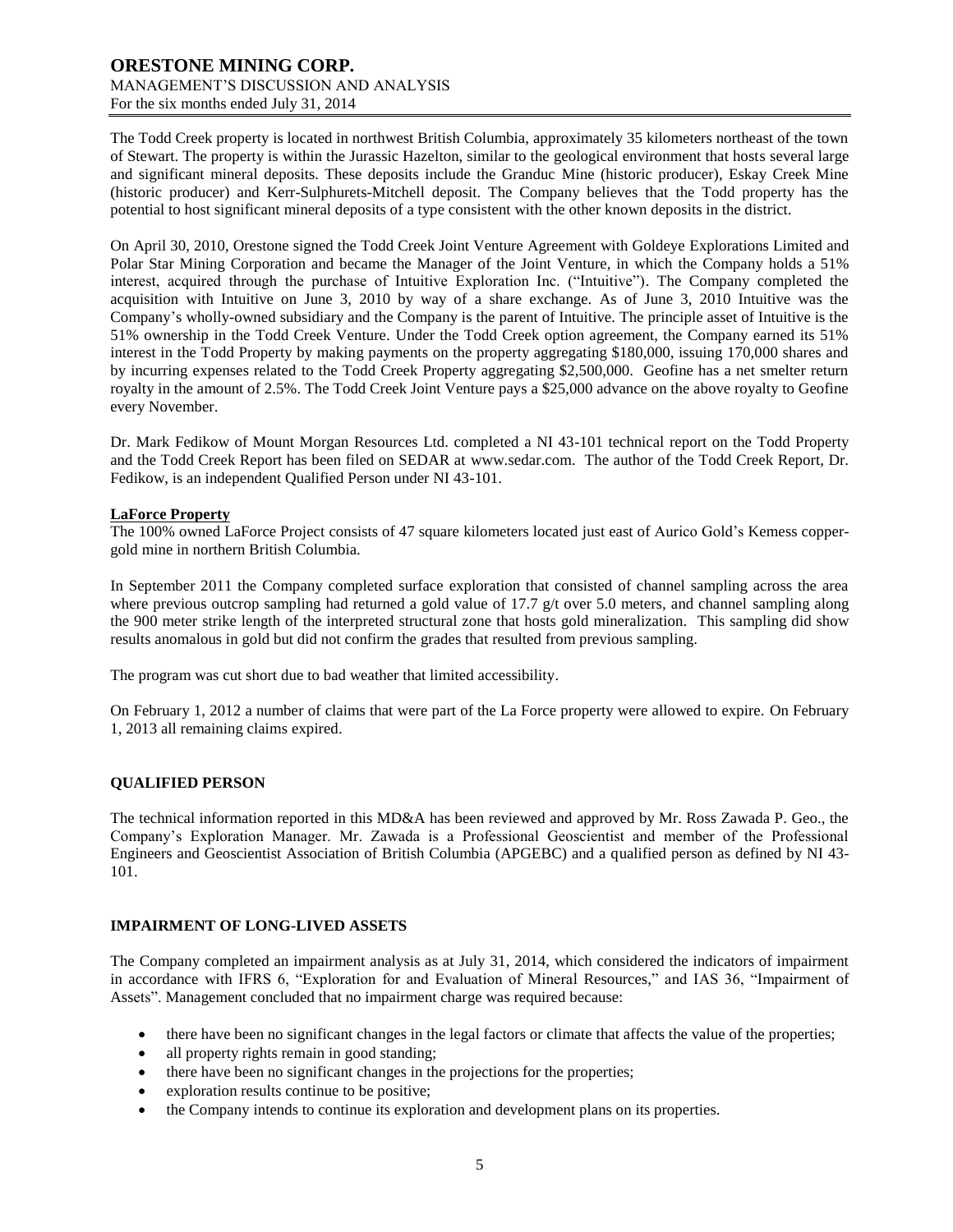#### **RISKS AND UNCERTAINTIES**

Below are some of the risks and uncertainties that the Company faces.

#### *Industry*

The Company is engaged in the exploration of mineral properties, an inherently risky business. There is no assurance that a mineral deposit will ever be discovered and economically produced. Most exploration projects do not result in the discovery of commercially mineable ore deposits. If market conditions make financings difficult, it may be difficult for the Company to find joint venture partners. The Company may be unsuccessful in identifying and acquiring projects of merit.

#### *Mineral resource estimates*

The estimation of reserves and mineralization is a subjective process and the accuracy of any such estimates is a function of the quality of available data and of engineering and geological interpretation and judgment. No assurances can be given that the volume and grade of reserves recovered and rates of production will not be less than anticipated.

#### *Gold and metal prices*

The price of gold is affected by numerous factors including central bank sales, producer hedging activities, the relative exchange rate of the U.S. dollar with other major currencies, supply and demand, political, economic conditions and production levels. In addition, the price of gold has been volatile over short periods of time due to speculative activities. The prices of other metals and mineral products that the Company may explore have the same or similar price risk factors.

# *Cash flows and additional funding requirements*

The Company currently has no revenue from operations. If any of its exploration programs are successful and optionees of properties complete their earn-in, the Company would have to provide its share of ongoing exploration and development costs in order to maintain its interest or be reduced in interest or to a royalty interest. Additional capital would be required to put a property into commercial production. The sources of funds currently available to the Company are equity capital or the offering of an interest in its projects to another party. Current economic conditions have limited the Company's ability to access financing through equity markets and this has created significant uncertainty as to the Company's ability to fund ongoing operations for the next operating period.

#### *Environmental*

The Company's exploration and development activities are subject to extensive laws and regulations governing environment protection. The Company is also subject to various reclamation-related conditions. Although the Company closely follows and believes it is operating in compliance with all applicable environmental regulations,

there can be no assurance that all future requirements will be obtainable on reasonable terms. Failure to comply may result in enforcement actions causing operations to cease or be curtailed and may include corrective measures requiring capital expenditures. Intense lobbying over environmental concerns by NGOs has caused some governments to cancel or restrict development of mining projects. Current publicized concern over climate change may lead to carbon taxes, requirements for carbon offset purchases or new regulation. The costs or likelihood of such potential issues to the Company cannot be estimated at this time.

#### *Laws and regulations*

The Company's exploration activities are subject to extensive federal, provincial, state and local laws and regulations governing prospecting, development, production, exports, taxes, labour standards, occupational health and safety, mine safety and other matters in all the jurisdictions in which it operates. These laws and regulations are subject to change, can become more stringent and compliance can therefore become more costly. The Company applies the expertise of its management, advisors, employees and contractors to ensure compliance with current laws.

#### *Title to mineral properties*

While the Company has investigated title to its mineral properties, this should not be construed as a guarantee of title. The properties may be subject to prior unregistered agreements or transfers and title may be affected by undetected defects. Unresolved native land claim issues in Canada may affect its properties in this jurisdiction in the future.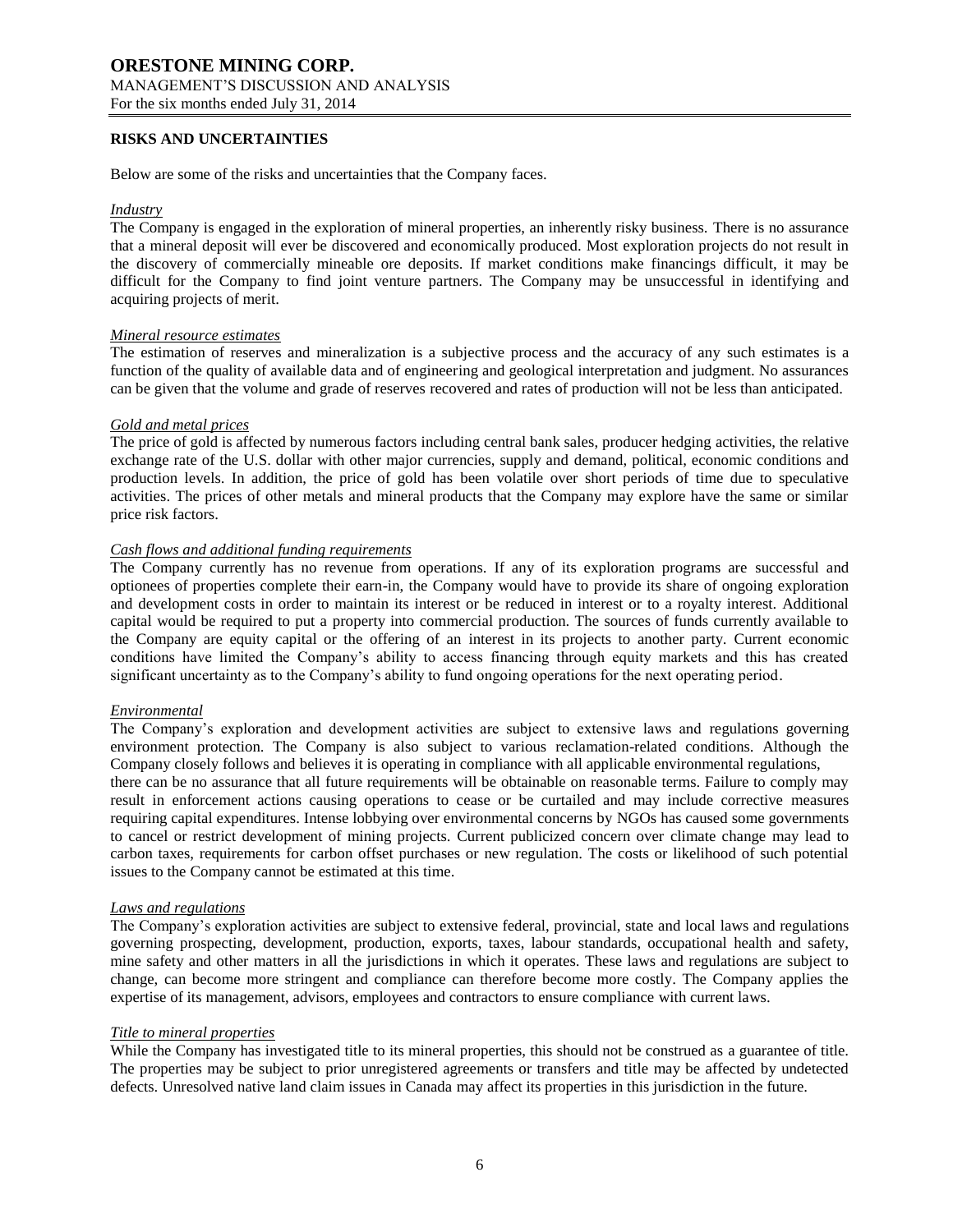# **ORESTONE MINING CORP.** MANAGEMENT'S DISCUSSION AND ANALYSIS

For the six months ended July 31, 2014

# *Possible dilution to present and prospective shareholders*

The Company's plan of operation, in part, contemplates the financing of its business by the issuance of securities and possibly, incurring debt. Any transaction involving the issuance of previously authorized but unissued shares of common stock, or securities convertible into common stock, would result in dilution, possibly substantial, to present and prospective holders of common stock. The Company may seek joint venture partners to fund in whole or in part exploration projects. This dilutes the Company's interest in properties. This dilution is undertaken to spread or minimize the risk and to expose the Company to more exploration plays. However, it means that any increased market capitalization or profit that might result from a possible discovery would be shared with the joint venture partner. There is no guarantee that the Company can find a joint venture partner for any property.

#### *Material risk of dilution presented by large number of outstanding share purchase options and warrants*

At July 31, 2014, there were 2,992,500 stock options outstanding. Directors and officers hold 2,512,000 of the options and 480,500 are held by employees and consultants of the Company. At July 31, 2014, there were 889,705 outstanding warrants with expiry date of June 20, 2015.

#### *Trading volume*

The relatively low trading volume of the Company's shares reduces the liquidity of an investment in its shares.

#### *Volatility of share price*

Market prices for shares of early stage companies are often volatile. Factors such as announcements of mineral discoveries or discouraging exploration results, changes in financial results, and other factors could have a significant effect on share price.

#### *Competition*

There is competition from other mining exploration companies with operations similar to the Company's. Many of the companies with which it competes have operations and financial strength greater than the Company's.

#### *Dependence on management*

The Company depends heavily on the business and technical expertise of its management.

#### *Conflict of interest*

Some of the Company's directors and officers are directors and officers of other natural resource or mining-related companies. These associations may give rise from time to time to conflicts of interest. As a result of such conflict, the Company may miss the opportunity to participate in certain transactions.

# **SUMMARY OF SELECTED ANNUAL FINANCIAL INFORMATION**

|                                                                         | Year ended        | Year ended        | Year ended        |
|-------------------------------------------------------------------------|-------------------|-------------------|-------------------|
|                                                                         | January 31, 2014  | January 31, 2013  | January 31, 2012  |
|                                                                         | <b>Under IFRS</b> | <b>Under IFRS</b> | <b>Under IFRS</b> |
|                                                                         | \$                | \$                | \$                |
| Net sales / total revenues                                              |                   |                   |                   |
| Income (loss) before discontinued operations and<br>extraordinary items | (571, 151)        | (639,240)         | (913,700)         |
| Per share basis                                                         | (0.02)            | (0.03)            | (0.02)            |
| Diluted per share basis                                                 | (0.02)            | (0.03)            | (0.02)            |
| Net income or loss, total                                               | (571, 151)        | (639,240)         | (913,700)         |
| Per share basis                                                         | (0.02)            | (0.03)            | (0.02)            |
| Diluted per share basis                                                 | (0.02)            | (0.03)            | (0.02)            |
| Total assets                                                            | 4,409,542         | 4,942,130         | 3,689,866         |
| Total long-term financial liabilities                                   |                   |                   |                   |
| Cash dividends declared per share                                       |                   |                   |                   |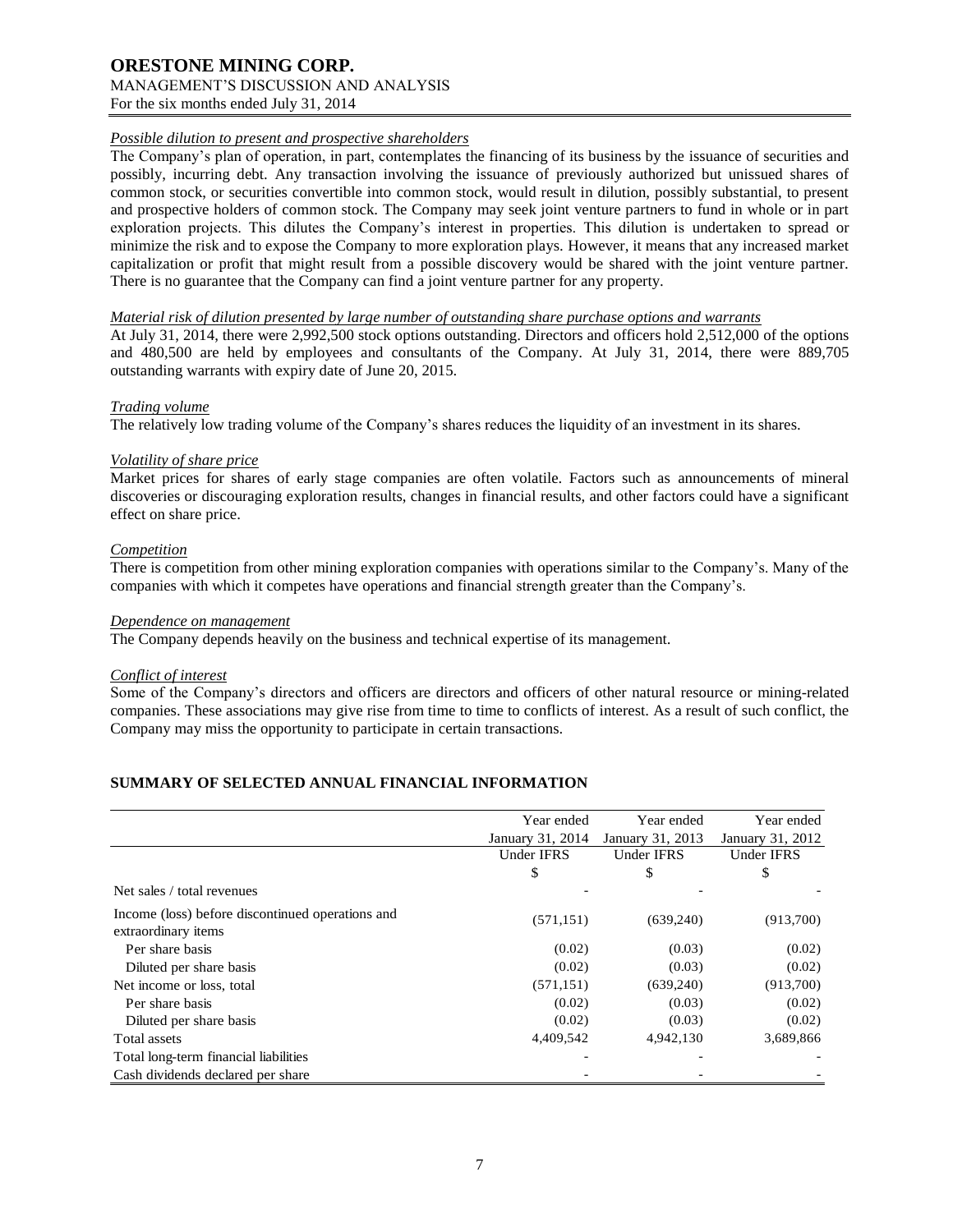# **ORESTONE MINING CORP.**

# MANAGEMENT'S DISCUSSION AND ANALYSIS

For the six months ended July 31, 2014

| Fiscal quarter ended | Revenues*<br>У | <b>Net</b><br>income $(\text{loss})^{**}$ | Loss per share<br>from continuing<br>operations | <b>Net</b><br>comprehensive<br>income (loss) | <b>Net</b><br>income (loss)<br>per share |
|----------------------|----------------|-------------------------------------------|-------------------------------------------------|----------------------------------------------|------------------------------------------|
| $31 -$ Jul $-14$     | Nil            | (78, 169)                                 | (0.00)                                          | (88,190)                                     | (0.00)                                   |
| 30-Apr-14            | Nil            | (89, 588)                                 | (0.00)                                          | (88, 375)                                    | (0.00)                                   |
| $31$ -Jan-14         | Nil            | (83, 814)                                 | (0.00)                                          | (116,318)                                    | (0.00)                                   |
| $31-Oct-13$          | Nil            | (118, 423)                                | (0.00)                                          | (116,318)                                    | (0.00)                                   |
| $31 -$ Jul $-13$     | Nil            | (155,204)                                 | (0.00)                                          | (151, 775)                                   | (0.00)                                   |
| 30-Apr-13            | Nil            | (222, 985)                                | (0.01)                                          | (220,769)                                    | (0.01)                                   |
| $31$ -Jan-13         | Nil            | (326, 356)                                | (0.01)                                          | (233, 537)                                   | (0.01)                                   |
| $31-Oct-12$          | Nil            | (109, 631)                                | (0.00)                                          | (112,015)                                    | (0.00)                                   |

# **SUMMARY OF QUARTERLY FINANCIAL INFORMATION**

Revenues exclude interest income.

\*\* Net income (loss) before income taxes.

*Results of operation for the three months ended July 31, 2014 compared to the three months ended July 31, 2013:* For the quarter ended July 31, 2014 the Company recorded a net comprehensive loss of \$88,190 (loss per share -  $$0.00$ ) compared to  $$151,775$  (loss per share  $$0.00$ ) in the second quarter of fiscal 2014.

During the three months ended July 31, 2014, the Company incurred \$78,169 (2013 - \$155,204) in general and administrative expenses, of which \$4,722 (2013 - \$43,106) relates to non-cash share-based payments expense for options vested during the period and non-cash depreciation of \$27 (2013 - \$12). Excluding the non-cash items, the Company's general and administrative expenses amounted to \$73,420 compared to 2013's \$112,086, a decrease of \$38,666. The decrease was primarily due a decrease in office and miscellaneous expenses of \$12,439 due to a decrease in rent and miscellaneous office expenses in an increased effort to conserve the Company's treasury, a reduction in salaries and benefits expense of \$9,287 due to the reduction of salary paid employees, a decrease in investor relation expenses of \$6,819 due to the reduction in investor relations consulting services and a decrease in professional fees of \$4,148 due to the reduction of legal counsel consulting services. Other administrative expenditures varied over the periods but the overall effect of these variances was not material.

During the three months ended July 31, 2014, the Company had interest income of \$1,035 compared to 2013's \$3,429, a decrease of \$2,248. The decrease was due to the decrease in cash invested in Guaranteed Investment Certificates (GIC's).

During the three months ended July 31, 2014, the Company spent \$42,722 in exploration costs compared to \$39,165 exploration costs incurred in same period in fiscal 2014.

# *Results of operation for the six months ended July 31, 2014 compared to the six months ended July 31, 2013:*

During the six months ended July 31, 2014, the Company incurred losses of \$176,565 (\$0.00 loss per share) compared to a net loss of \$372,544 (\$0.01 loss per share) for the same period in fiscal 2013.

During the six months ended July 31, 2014, the Company incurred \$167,757 (2013 - \$378,189) in general and administrative expenses, of which \$13,840 (2013 - \$122,213) relates to non-cash share-based expense for options vested during the period and non-cash depreciation of \$55 (2013 - \$24).

Excluding the non-cash items, the Company's general and administrative expenses amounted to \$153,862 compared to 2013's \$255,952 a decrease of \$102,090. The decrease was primarily due to a decrease in office and miscellaneous expenses of \$24,709 due to a decrease in rent and miscellaneous office expenses in an increased effort to conserve the Company's treasury, a decrease in project search expenses of \$22,146 due to the reduction of travel expenses to potential sites, a decrease in salaries and benefits expense of \$20,046 due to a decrease in the number of salaried employees, a decrease in investor relation expenses of \$18,959 due to the reduction of attendances to shows and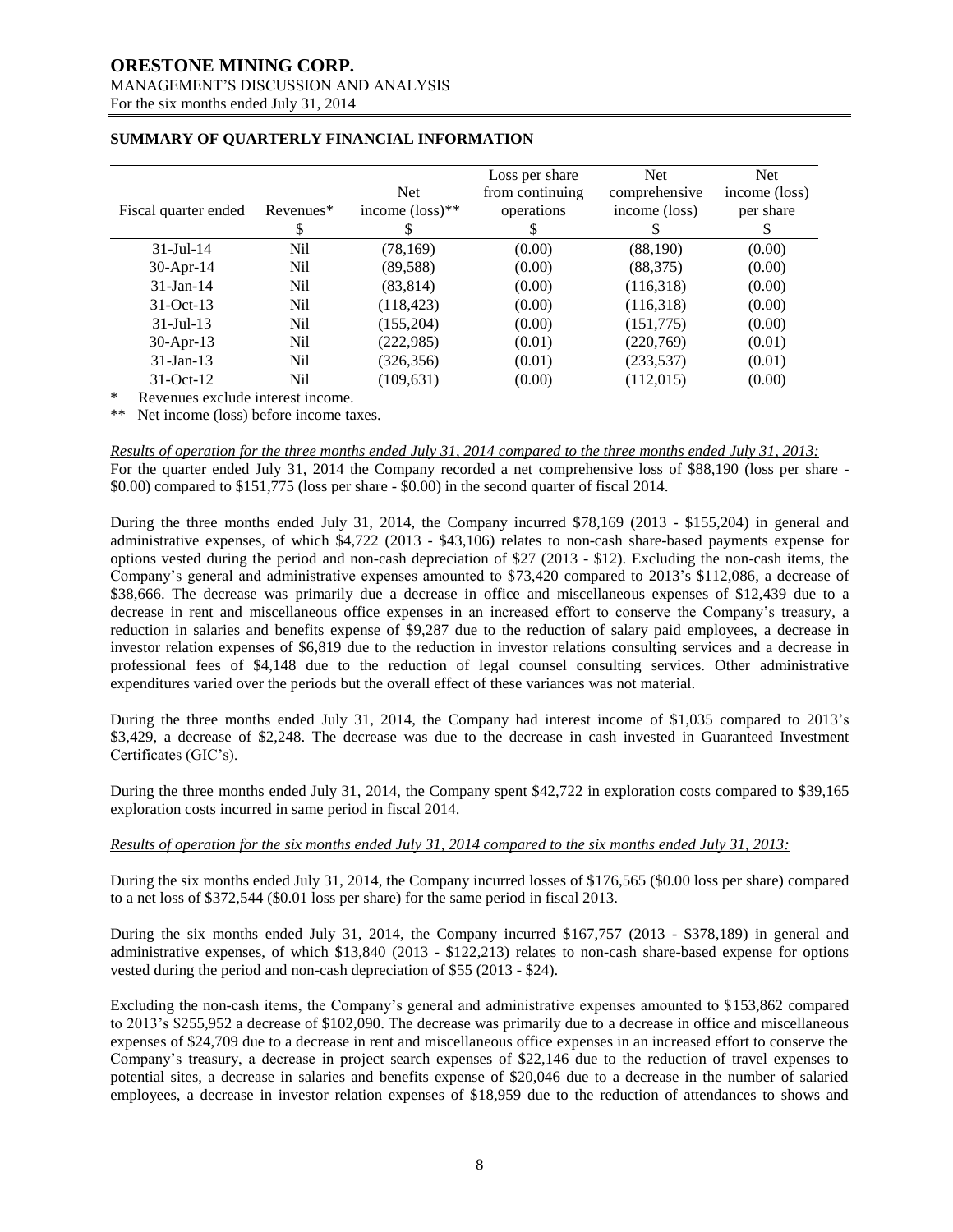conferences and the reduction of fees paid to external advisors, and a decrease in management and consulting fees of \$9,500 due to the reduction of fees paid to management for project development expenses. Other administrative expenditures varied over the periods but the overall effect of these variances was not material.

During the six months ended July 31, 2014, the Company had interest income of \$2,248 compared to 2013's \$5,645, an decrease of \$3,397. The decrease was due to the decrease in cash invested in Guaranteed Investment Certificates  $(GIC's)$ .

During the six months ended July 31, 2014, the Company spent \$59,103 in exploration costs compared to \$183,125 exploration costs incurred in the same period in fiscal 2013.

# **LIQUIDITY AND CAPITAL RESOURCES**

At July 31, 2014, the Company had current assets of \$377,668 and current liabilities of \$47,613 (January 31, 2014 - \$603,678 and \$55,292 respectively). Working capital was \$330,055 (January 31, 2014 – working capital of \$548,386). Cash and cash equivalents totaled \$255,753 as at July 31, 2014, a decrease of \$199,033 from \$454,786 as at January 31, 2014. The decrease was a result of (a) \$140,020 (2013 - \$137,308) spent in its operating activities including changes in working capital, and (b) \$59,031 (2013 - \$183,445) spent on the Company's mineral properties and property, plant and equipment.

The Company has obligations pursuant to option agreements it has entered into. The Company has no contractual commitments to satisfy these obligations, however it would forfeit any interest it may have earned to that date should it decide not to satisfy these obligations. Detailed terms of those agreements and the obligations are included in the financial statements.

On June 20, 2013, the Company completed a non-brokered private placement for gross proceeds of \$151,250 by issuing 1,779,410 units at \$0.085 per unit (the "Unit"). Each unit comprised of one common share and one-half of one common share purchase warrant. Each whole warrant entitles the holder to purchase one common share of the Company at a price of \$0.14 until June 20, 2014. The warrants were allocated a fair value of \$12,106 using the Black Scholes Option Pricing Model. The assumptions used were a risk-free interest rate of 1.14%, an expected life of one year, annualized volatility of 114%, and a dividend rate of 0%. The Company paid finder's fees of \$1,488 in cash and an aggregate of \$1,507 was also included in share issue costs related to regulatory filing fees. All securities issued are subject to a four-month hold period expiring October 20, 2013.

Management estimates that the current cash position and future cash flows from warrants and options will be sufficient for the Company to carry out its anticipated exploration and operating plans through the end of its fiscal 2015.

There may be circumstances where, for sound business reasons, a reallocation of funds may be necessary in order to the Company to achieve its stated business objectives.

#### **OFF BALANCE SHEET ARRANGEMENTS**

The Company has no off-balance sheet arrangements that would potentially affect its operations or financial condition of the Company.

#### **OUTSTANDING SHARE DATA**

#### Common Shares

The authorized share capital of the Company consists of an unlimited number of common shares without par value.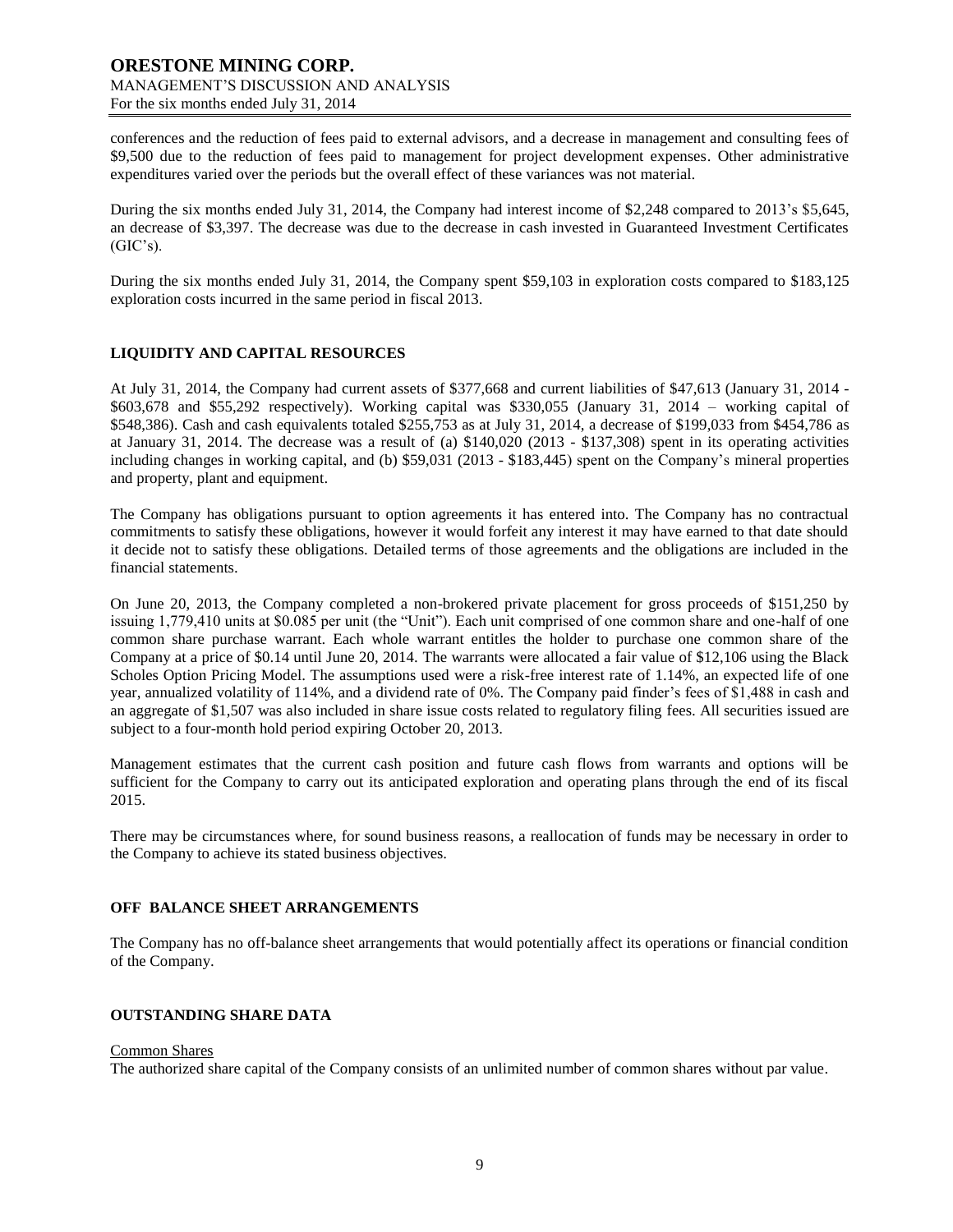On June 20, 2013, the Company completed a non-brokered private placement for gross proceeds of \$151,250. The Company issued 1,779,410 common shares at \$0.085.

On February 10, 2014, the Company issued 200,000 shares pursuant to the Estrella de Oro Property agreement at a deemed price of \$0.02 per share.

|                  | Number of common shares<br>issued and outstanding | <b>Share Capital Amount</b> |
|------------------|---------------------------------------------------|-----------------------------|
| January 31, 2014 | 37,572,233                                        | \$6,142,828                 |
| July 31, 2014    | 37.772.233                                        | \$6,148,828                 |

### Stock options

The Company has adopted an incentive share option plan for its directors, officers, employees and consultants under which the Company may gran options to acquire a maximum number of common shares equal to 10% of the total issued and outstanding common shares of the Company.

On October 7, 2013, the Company granted a director of the Company incentive stock options to purchase an aggregate of 150,000 common shares. The options are exercisable until October 7, 2018 at an exercise price of \$0.10 per share.

On June 28, 2013, the Company granted directors, officers, employees and consultants of the Company incentive stock options to purchase an aggregate of 625,000 common shares. The options are exercisable until June 28, 2018 at an exercise price of \$0.10 per share.

As at July 31, 2014, the Company had a total of 2,992,500 options outstanding with exercise prices ranging from \$0.10 to \$0.42 expiring between September 8, 2016 and October 8, 2018. If all the remaining outstanding options were exercised, the Company's available cash would increase by \$507,000.

As at July 31, 2014 stock options were outstanding as follows:

| Number of<br>shares | Exercise<br>price $(\$)$ | Expiry date        |
|---------------------|--------------------------|--------------------|
| 312,500             | 0.42                     | September 8, 2016  |
| 50,000              | 0.40                     | September 29, 2016 |
| 1,855,000           | 0.15                     | October 26, 2017   |
| 625,000             | 0.10                     | June 28, 2018      |
| 150,000             | 0.10                     | October 8, 2018    |
| 2,992,500           |                          |                    |

**Warrants** 

As at July 31, 2013, a total of 889,705 share purchase warrants were outstanding as follows:

*Warrants*

| Number of | Exercise     |                    |
|-----------|--------------|--------------------|
| Warrants  | Price $(\$)$ | <b>Expiry Date</b> |
| 889,705   | 0.14         | June 20, 2015      |
| 889,705   |              |                    |

If all the remaining outstanding warrants were exercised, the Company available cash would increase by \$124,559.

At the date of this MD&A, there were 37,772,233 common shares issued and outstanding and 41,654,438 common shares outstanding on a diluted basis.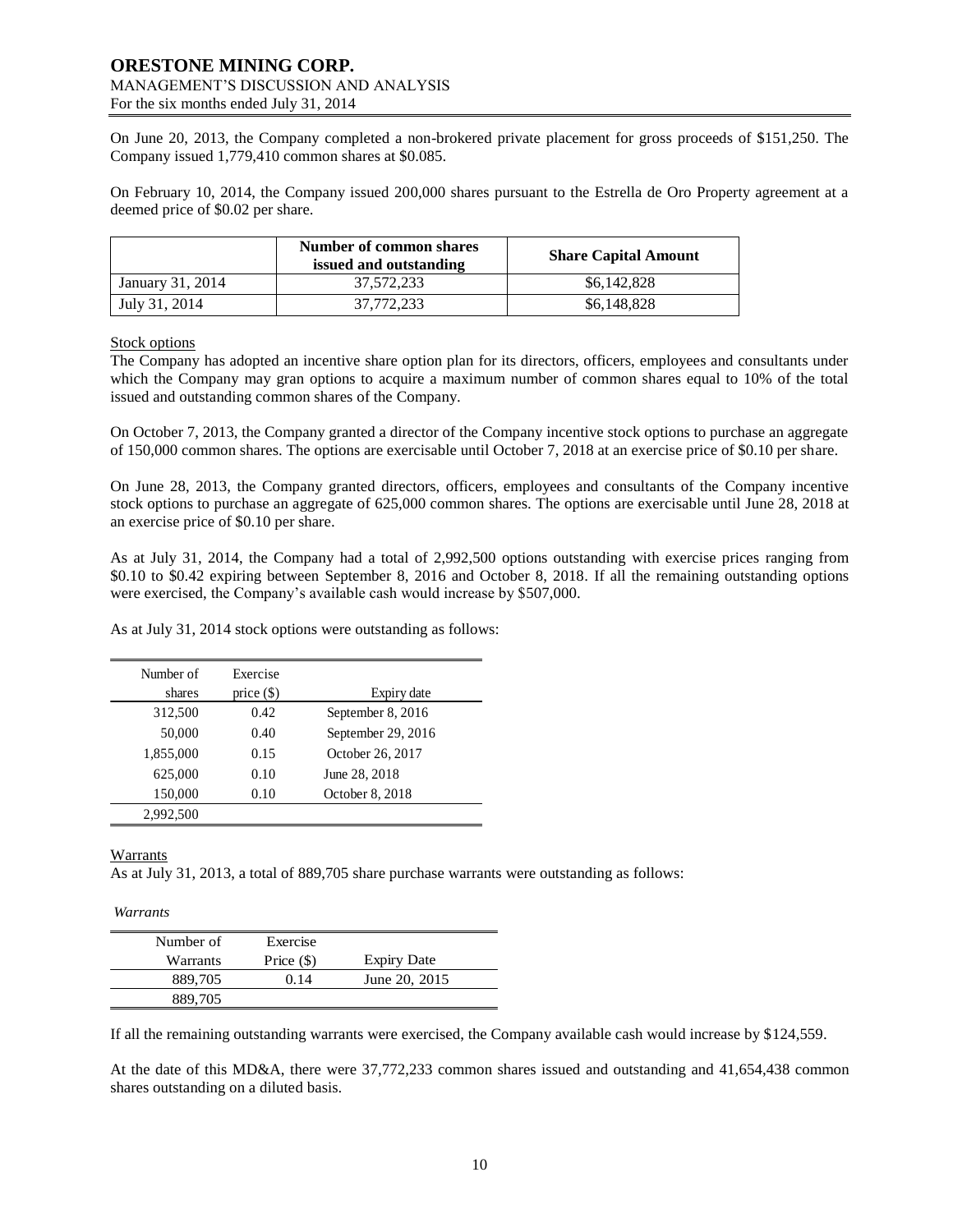# **ORESTONE MINING CORP.** MANAGEMENT'S DISCUSSION AND ANALYSIS

For the six months ended July 31, 2014

# **RELATED PARTY TRANSACTIONS**

#### a) Key management personnel compensation

The aggregate value of transactions and outstanding balances relating to key management personnel and entities over which they have control or significant influence were as follows:

|                              | July 31, | July 31, |
|------------------------------|----------|----------|
|                              | 2014     | 2013     |
|                              |          |          |
| Short-term employee benefits | 65.280   | 81,300   |
| Share-based payments         |          | 28,000   |
|                              | 65,280   | 109,300  |

#### b) Other related party transactions

|                                                                |                 | Total charged as at |                     | Balance outstanding as at |                           |
|----------------------------------------------------------------|-----------------|---------------------|---------------------|---------------------------|---------------------------|
|                                                                |                 | July 31,            | July 31,            | July 31,                  | January 31,               |
| Amounts owed to:                                               | Service         | 2014                | 2013                | 2014                      | 2014                      |
|                                                                |                 | ъ                   | \$                  | \$                        | S                         |
| A public company with a director in<br>common with the Company | Rent            |                     | 4,701               |                           |                           |
| Officers and directors                                         | Geological      |                     |                     |                           |                           |
|                                                                | consulting fees |                     | 16,500              |                           |                           |
|                                                                |                 |                     | 21,201              |                           |                           |
|                                                                |                 |                     |                     |                           |                           |
|                                                                |                 |                     | Total charged as at |                           | Balance outstanding as at |

|                                                                         |         | Total charged as at |          | Balance outstanding as at |             |
|-------------------------------------------------------------------------|---------|---------------------|----------|---------------------------|-------------|
|                                                                         |         | July 31,            | July 31, | July 31,                  | January 31, |
| Amounts receivable from:                                                | Service | 2014                | 2013     | 2014                      | 2014        |
|                                                                         |         | \$                  | \$       |                           | \$          |
| A public company with a director in<br>common with the Company          | Rent    | 27.356              | 28.131   |                           |             |
| A private company controlled by a<br>director of the Company (Note 4)   | Rent    | 6.541               | 5.523    | 17.982                    | 11,234      |
| A public company with a director in<br>common with the Company (Note 4) | Rent    | 6.541               | 5.523    | 2.499                     | 14,065      |
|                                                                         |         | 40.438              | 39.177   | 20.481                    | 25.299      |

Amounts owing to/from related parties are non-interest bearing, unsecured, and have no fixed terms of repayment.

#### **PROPOSED TRANSACTIONS**

The Company does not currently have any proposed transactions approved by the board of directors. All current transactions are fully disclosed in the financial statements for the six months ended July 31, 2014.

# **OTHER ITEMS NOT RELATED TO ONGOING BUSINESS ACTIVITIES**

#### *Changes in the direction of business*

Since incorporation on April 30, 2007, the Company is and continues to be primarily in the exploration stage with respect to its mineral properties.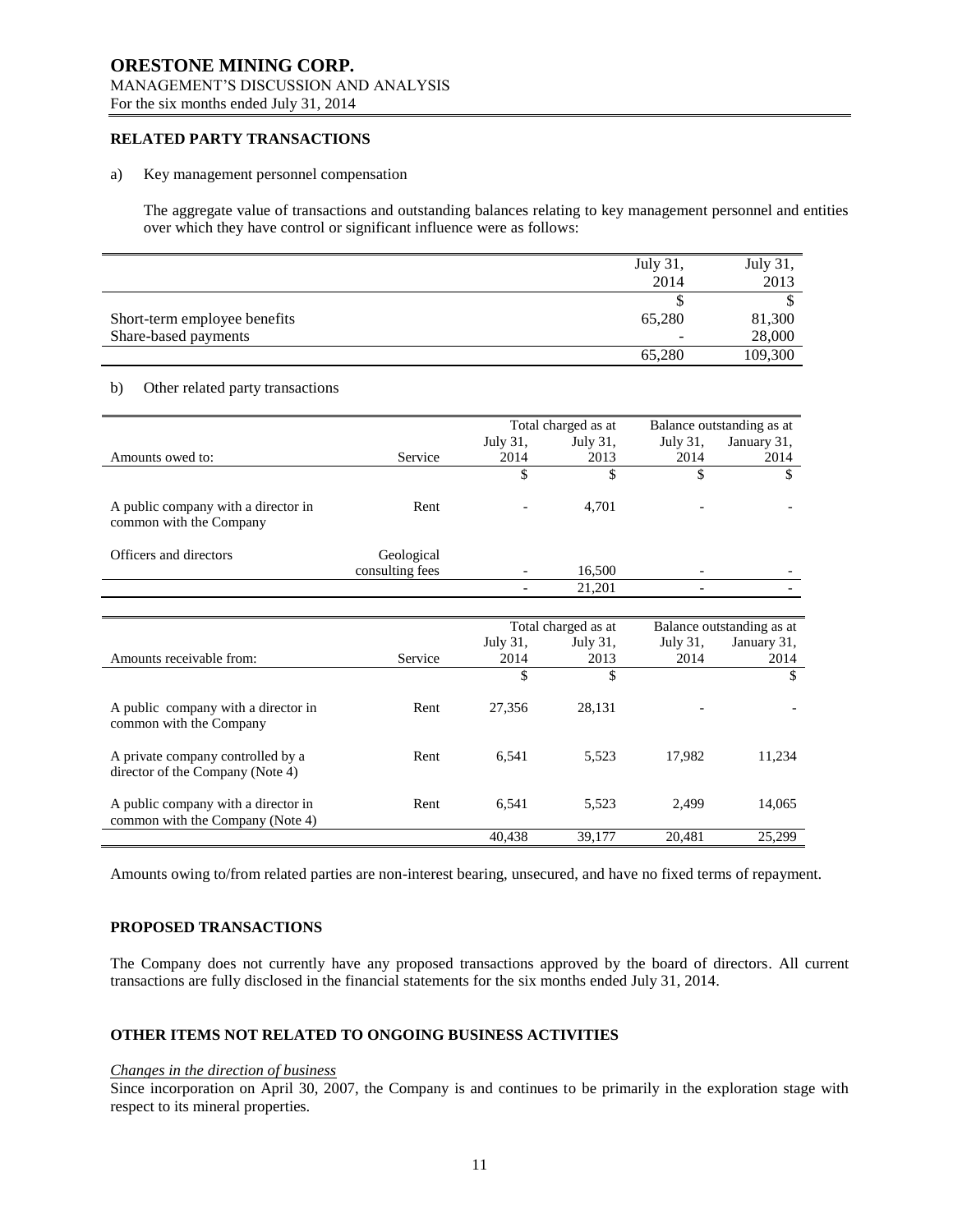# **FINANCIAL INSTRUMENTS AND RISK MANAGEMENT**

The Company's financial instruments consist of cash, receivables, mineral tax credit recoverable, loans payable, accounts payable and due to related parties. The carrying value of these financial instruments approximates their fair value and are measured based on Level 1 of the fair value hierarchy. The Company's financial instruments are exposed to certain financial risks, including currency risk, credit risk, liquidity risk and interest risk.

#### **Management of Financial Risk**

The Company's financial instruments are exposed to certain financial risks, which include credit risk, interest rate risk, liquidity risk, and market risk.

### *Credit Risk*

Credit risk is the risk that one party to a financial instrument will fail to fulfill an obligation causing the other party to incur a financial loss. The Company is exposed to credit risks arising from its cash holdings and receivables. The Company manages credit risk by placing cash with major Canadian financial institutions. Receivables are due from the Government of Canada and for reimbursements. Management believes that credit risk related to these amounts is low. As at July 31, 2014, the Company's maximum exposure to credit risk is the carrying value of its cash equivalents and accounts receivable.

#### *Interest Rate Risk*

Interest rate risk is the risk that an investment's value will change due to a change in the level of interest rates. The Company's exposure to interest rate risk relates to its ability to maintain the current rate of interest on its short-term investment.

#### *Liquidity Risk*

Liquidity risk is the risk that the Company will not have sufficient funds to meet its financial obligations when they are due. To manage liquidity risk, the Company reviews additional sources of capital to continue its operations and discharge its commitments as they become due.

#### *Market Risk*

Market risk is the risk that the fair value or future cash flows of a financial instrument will fluctuate because of changes in market prices. Market risk comprises three types of risk: currency risk, interest rate risk and price risk. The Company is not subject to currency risk as the functional currency is the Canadian dollar. The Company does not use any form of derivative or hedging instruments to reduce its foreign currency risk. The Company is not affected by price risk.

#### *Management of Industry Risk*

The Company is engaged primarily in the mineral exploration field and manages related industry risk issues directly. The Company is potentially at risk for environmental reclamation and fluctuations in commodity based market prices associated with resource property interests. Management is of the opinion that the Company addresses environmental risk and compliance in accordance with industry standards and specific project environmental requirements.

#### *Commodity Price Risk*

The ability of the Company to explore its mineral properties and the future profitability of the Company are directly related to the market price of gold and other precious metals.

#### **Management of Capital**

The Company manages its common shares, stock options and warrants as capital. The Company's objectives when managing capital are to safeguard the Company's ability to continue as a going concern in order to pursue the exploration of its mineral properties to maintain a flexible capital structure which optimizes the costs of capital at an acceptable risk.

The Company manages the capital structure and makes adjustments to it in light of changes in economic conditions and the risk characteristics of the underlying assets. To maintain or adjust the capital structure, the Company may attempt to issue new shares and, acquire or dispose of assets.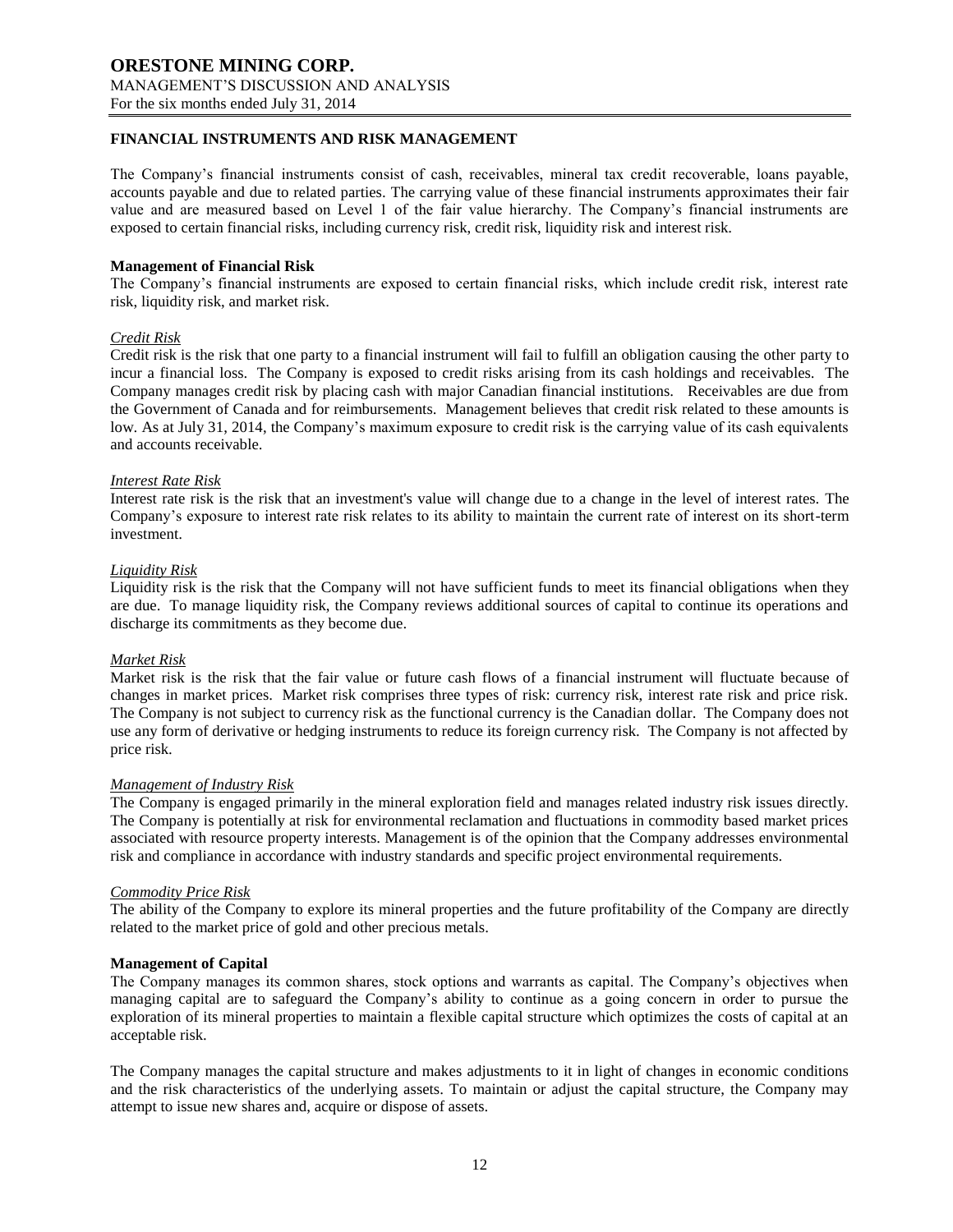# **ACCOUNTING ESTIMATES AND JUDGMENTS**

The preparation of the condensed consolidated interim financial statements requires management to make estimates and judgments and form assumptions that affect the reported amounts and other disclosures in these financial statements. The estimates and associated assumptions are based on historical experience and various other factors that are believed to be reasonable under the circumstances, the results of which form the basis of making the judgments about carrying values of assets and liabilities that are not readily apparent from other sources. Actual results may differ from these estimates under different assumptions and conditions.

The estimates and underlying assumptions are reviewed on an ongoing basis. Revisions to accounting estimates are recognized in the period in which the estimate is revised if the revision affects only that period or in the period of the revision and further periods if the review affects both current and future periods.

Critical accounting estimates are estimates and assumptions made by management that may result in material adjustments to the carrying amount of assets and liabilities within the next financial year. Critical estimates used in the preparation of these financial statements include, among others, the recoverability of accounts receivable and deferred income tax assets, impairment of assets, measurement of share-based payments and valuation of reclamation obligations.

Critical accounting judgments are accounting policies that have been identified as being complex or involving subjective judgments or assessments. Critical accounting judgments include the expected economic lives of and the estimated future operating results and net cash flows from exploration properties and equipment.

### **ADOPTION OF NEW AND REVISED STANDARDS AND INTERPRETATIONS**

#### **New and amended standards adopted by the Company**

Effective February 1, 2013, the Company adopted the following new and revised IFRS that were issued by the IASB:

- Amendments to IAS 1, Presentation of Items of Other Comprehensive Income
- IFRS 7, Financial Instruments: Disclosures
- IFRS 10, Consolidated Financial Statements
- IFRS 11, Joint Arrangements
- IFRS 12, Disclosure of Interests in Other Entities
- IFRS 13, Fair Value Measurement
- IAS 19, Employee Benefits
- IAS 27, Separate Financial Statements
- IAS 28, Investments in Associates and Joint Ventures
- IFRIC 20, Stripping Costs in the Production Phase of a Surface Mine

The application of these new and revised IFRS has not had any material impact on the amounts reported for the current and prior periods but may affect the accounting for future transactions or arrangements.

#### **New standards, amendments and interpretations to existing standards not yet effective**

Effective for annual reporting periods beginning on or after January 1, 2014:

- IAS 32, Offsetting Financial Assets and Financial Liabilities
- IAS 36, Recoverable Amount Disclosures for Non‐Financial Assets
- IAS 39, Novation of Derivatives and Continuation of Hedge Accounting
- IFRIC 21, Levies
- Effective date to be finalized:
- IFRS 9, Financial Instruments, Classification and Measurement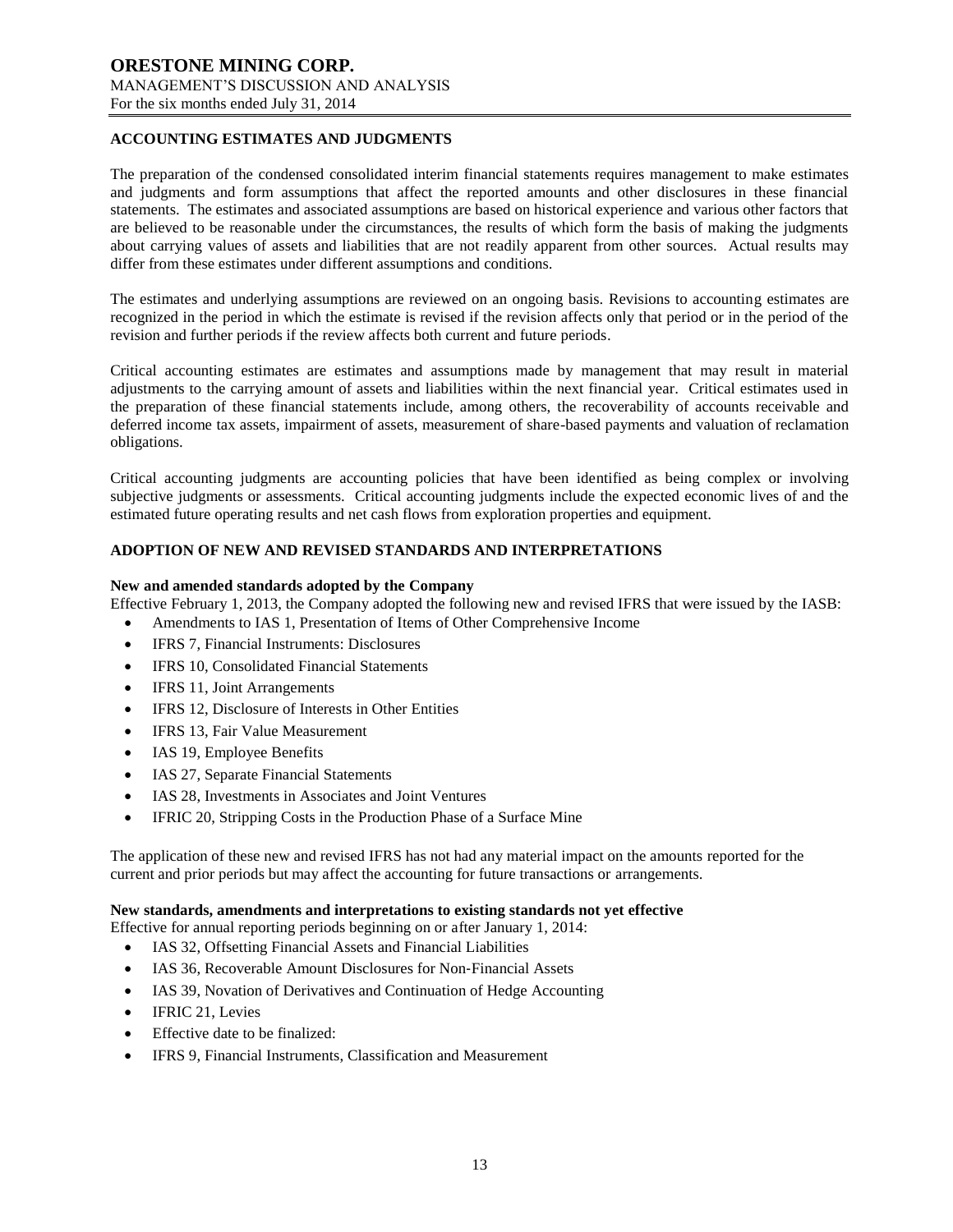The Company has not early adopted these new and amended standards and is currently assessing the impact that these standards will have on the Company's financial statements.

# **OTHER MD&A DISCLOSURE REQUIREMENTS**

#### Information available on SEDAR:

As specified by National Instrument 51-102, Orestone advises readers of this MD&A that important additional information about the Company is available on the SEDAR website (www.sedar.com).

Disclosure by venture issuer without significant revenue

An analysis of the material components of the Company's general and administrative expenses is disclosed in the financial statements to which this MD&A relates. An analysis of the material components of the mineral property and deferred exploration costs of the Company's mineral properties for its first two completed financial years is disclosed in Note 6 to the financial statements to which this MD&A relates.

### Going concern issue

The Company is in the exploration stage and has no revenue or income from operations. The Company has limited capital resources and has to rely upon the sale of equity and/or debt securities for cash required for exploration and development purposes, for acquisitions and to fund the administration of the Company. Since the Company does not expect to generate any revenues from operations in the near future, it must continue to rely upon the sales of its equity or debt securities or joint venture agreements to raise capital. It follows that there can be no assurance that financing, whether debt or equity, will be available to the Company in the amount required by the Company at any particular time or for any period and that such financing can be obtained on terms satisfactory to the Company.

The Company's financial statements have been prepared on a going concern basis which assumes that the Company will be able to realize its assets and discharge its liabilities in the normal course of business for the foreseeable future. The continuing operations of the Company are dependent upon its ability to obtain the necessary financing to meet its ongoing commitments and further its mineral exploration programs.

The Company may encounter difficulty sourcing future financing in light of the recent economic downturn. The current financial equity market conditions and the inhospitable funding environment make it difficult to raise capital through the private placements of shares. The junior resource industry has been severely affected by the world economic situation as it is considered speculative and high-risk in nature, making it even more difficult to fund. While the Company is using its best efforts to achieve its business plans by examining various financing alternatives, there is no assurance that the Company will be successful with any financing ventures.

#### Evaluation of Disclosure Controls and Procedures

Disclosure controls and procedures are designed to provide reasonable assurance that all relevant information is gathered and reported to senior management, including the Company's Chief Executive Officer and Chief Financial Officer, on a timely basis so that appropriate decisions can be made regarding public disclosure. Management of the Company, with the participation of the Chief Executive Officer and Chief Financial Officer, has evaluated the effectiveness of the Company's disclosure controls and procedures as at July 31, 2014, as required by Canadian securities law. Based on that evaluation, the Chief Executive Officer and the Chief Financial Officer have concluded that, as of July 31, 2014, the disclosure controls and procedures were effective to provide reasonable assurance that information required to be disclosed in the Company's annual filings and interim filings (as such terms are defined under National Instrument 52-109 Certification of Disclosure in Issuer's Annual and Interim Filings) and other reports filed or submitted under Canadian securities laws were recorded, processed, summarized and reported within the time period specified by those laws and that material information was accumulated and communicated to management of the Company, including the Chief Executive Officer and the Chief Financial Officer, as appropriate to allow for accurate disclosure to be made on a timely basis.

# Changes in Internal Control over Financial Reporting

Internal control over financial reporting is a process designed to provide reasonable assurance regarding the reliability of financial reporting and the preparation of financial statements for external purposes in accordance with IFRS. The Chief Executive Officer and Chief Financial Officer have concluded that there has been no change in the Company's